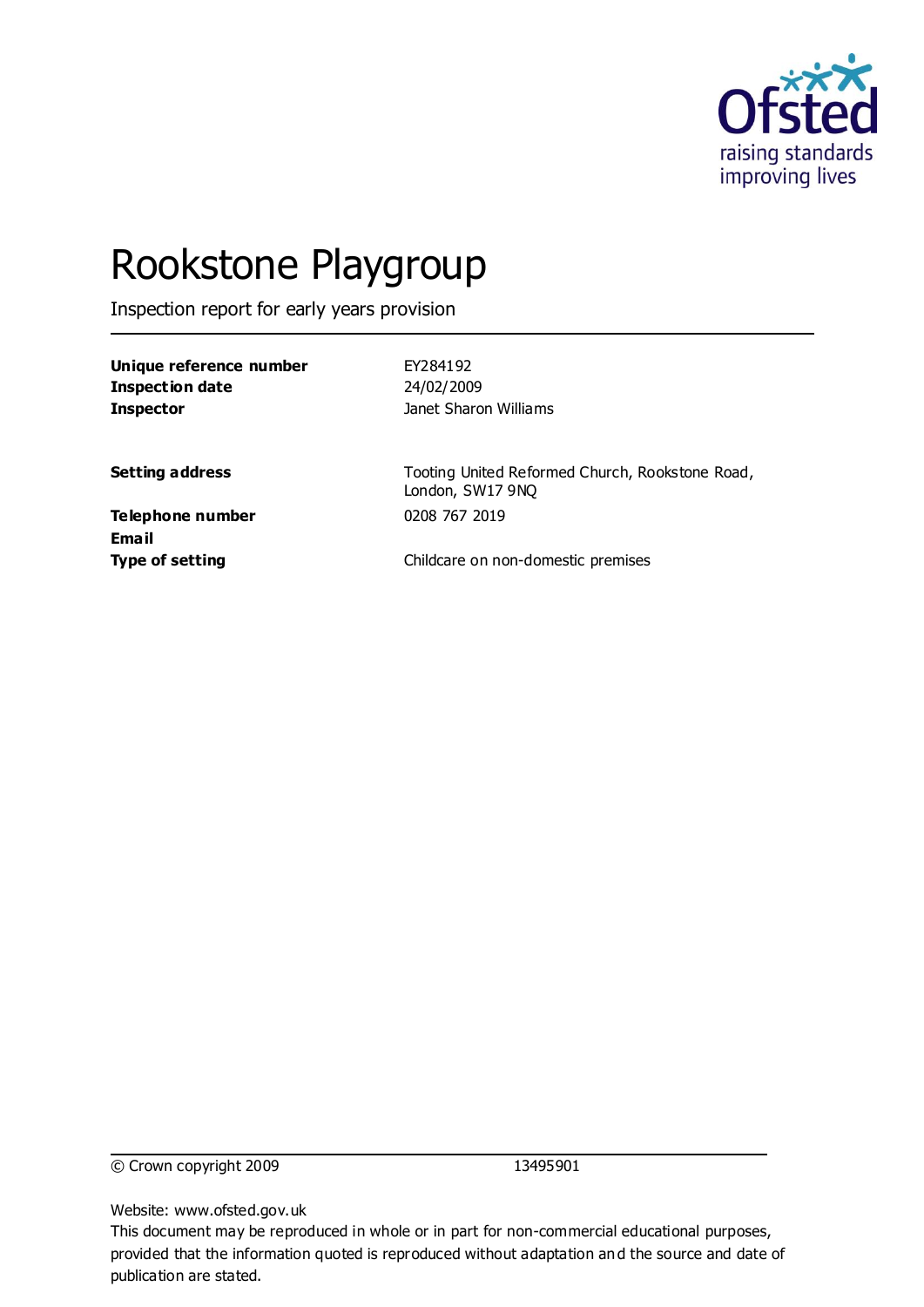### **Introduction**

This inspection was carried out by Ofsted under Sections 49 and 50 of the Childcare Act 2006 on the quality and standards of the registered early years provision. 'Early years provision' refers to provision regulated by Ofsted for children from birth to 31 August following their fifth birthday (the early years age group). The registered person must ensure that this provision complies with the statutory framework for children's learning, development and welfare, known as the *Early* Years Foundation Stage.

The report includes information on any complaints about the childcare provision which Ofsted has received since the last inspection or registration whichever is the later, which require Ofsted or the provider to take action in Annex C.

The provider must provide a copy of this report to all parents with children at the setting where reasonably practicable. The provider must provide a copy of the report to any other person who asks for one, but may charge a fee for this service (The Childcare (Inspection) Regulations 2008 regulations 9 and 10).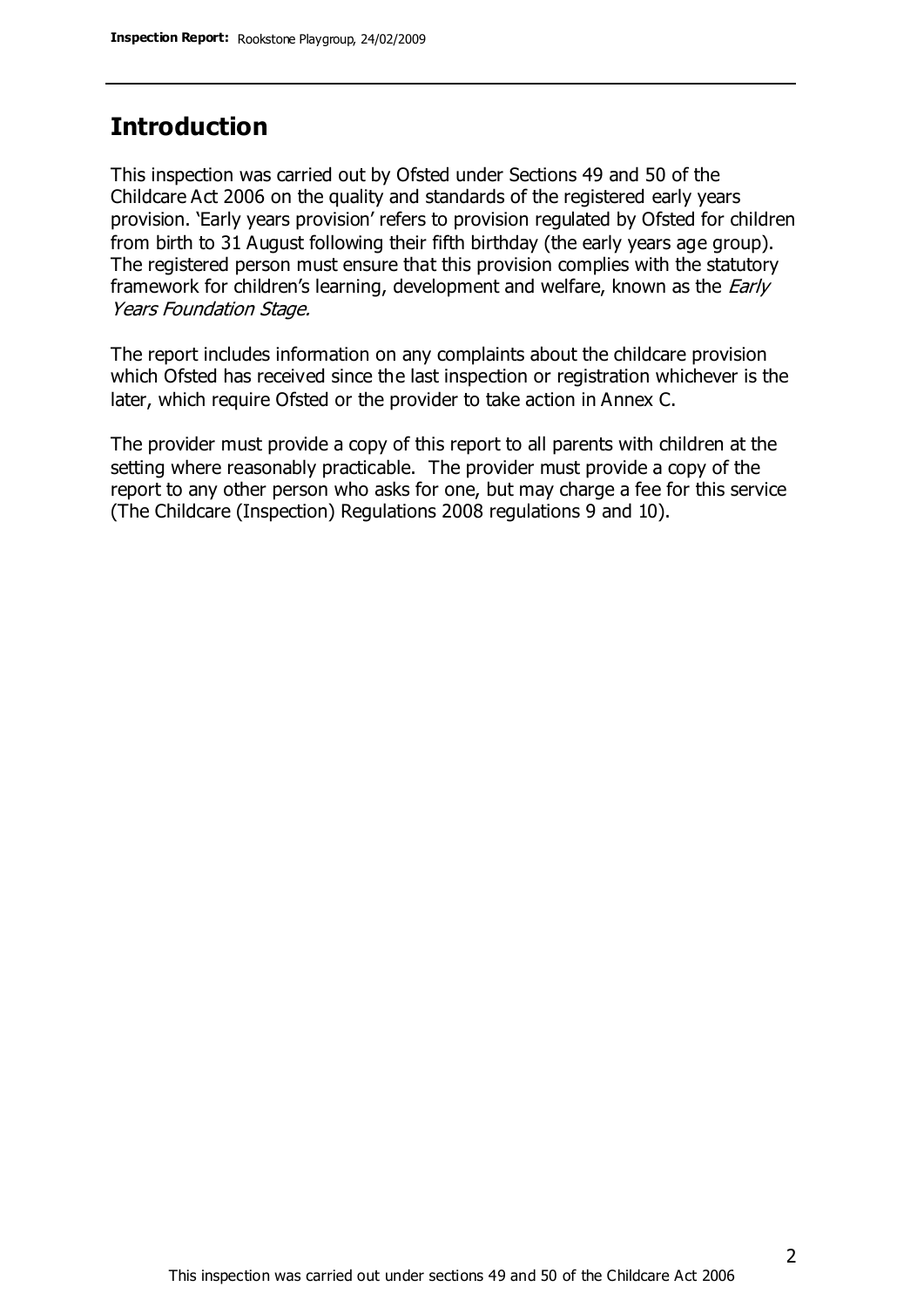## **Description of the setting**

Rookstone Playgroup was re-registered in 2004, but has been running since 1995. It operates from church premises, and is within close proximity of Tooting Broadway in the London borough of Wandsworth.

The playgroup has daily use of two rooms on the first floor, a small room used for quiet play and a larger group playroom. Children are supervised when using the toilets on the ground floor, as the playgroup share these facilities with other users of the church premises. A small kitchenette is also provided. There is no outside play area. However, two or three times a week children can access the ground floor hall for physical play activities.

The playgroup are registered to provide care for 18 children aged two to under five years of age. There are currently 17 children on roll aged from two to three years of age. Children attending speak English as an additional language. No children currently have special educational needs.

The playgroup operate Monday to Friday, term time only, from 10:00 to 12:30. Children attend from the local vicinity and are reflective of the diverse community.

Two staff work directly with the children and both hold relevant childcare qualifications. Students and parents also attend to ensure staffing ratios are maintained.

The group receive support from the Wandsworth Primary Play Association (WPPA) and have access to training through the local authority. The playgroup is also registered on the compulsory and voluntary parts of the Childcare Register.

#### **Overall effectiveness of the early years provision**

The overall effectiveness of the provision is satisfactory. Children are making acceptable progress through being provided with a varied range of resources and play materials. The organisation of the environment provides an appropriate learning environment for all children attending. Staff positively interact with the children and inclusive practice is promoted through providing a positive surrounding for children and parents who do not speak English as a first language. Management and staff are aware of their strength and weaknesses and thrive to make improvements to enable children to develop and learn.

## **What steps need to be taken to improve provision further?**

To further improve the early years provision the registered person should:

- devise and implement an effective to discuss/share children's progress with parents
- develop knowledge and understanding of the six areas of learning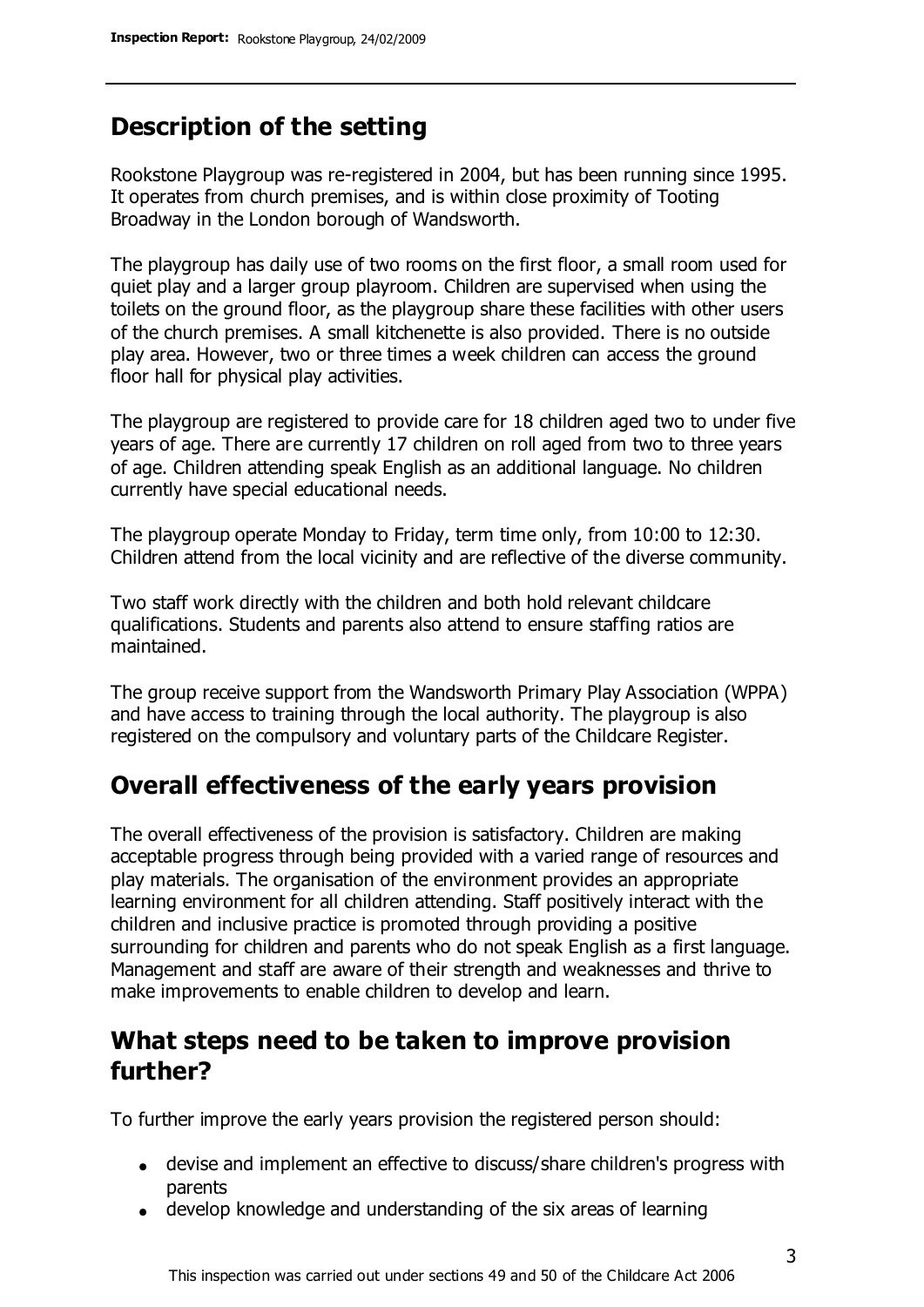- ensure children's progress reports are kept up to date
- review system for recording children's arrival and departure times
- ensure sockets not in use are inaccessible to children
- improve practices for hand washing to avoid cross contamination.

# **The leadership and management of the early years provision**

The setting runs efficiently and resources are well used. The organisation of the setting allows for children to develop and learn covering all of the six areas of learning. Although written activity plans are in place they do not include the six areas of learning, however a separate planning documentation evaluates how and what the children are learning. The manager demonstrates some knowledge of the six areas of learning, but overall she is not able to fully explain the areas of learning the activities provided represent within the Early Years Foundation Stage. Most children are three and under therefore the environment mainly promotes their welfare and growing. Children are developing. Written observations are in place and assessment plans identify what children know and are learning covering the six areas of learning. However, most of the assessment plans are not dated therefore; it is not known/clear what age children are at on completion of the observation. Profiles and reports are completed and available for when children move on to either nursery school/classes. Staff frequently talk to parents about their children's progress. However, there is not a set time or date allocated to when they talk to parents, such as an organised parent's day/morning.

Most policies and procedures and written documentations are in place. However, some information is out of date, for example, Ofsted's contact details. Although an attendance register is completed after the arrival of most children. Parents are requested to record their children's arrival and departure times. This system is ineffective, as most parents fail to record the required information. As a result children could be at risk. Good written risk assessment procedures are in place to check that areas used by the children are suitable and safe. However, in the area where children participate in physical play, only a few sockets that are not in use are covered. Staff ratio is sufficient and with the support of volunteers and students, children are well supervised. Staff are aware of their role and responsibilities and know the procedure to safeguard and protect children. The playgroup has addressed some recommendations set at the last inspection. The playgroup reviews their practice through the use of the self evaluation form, receiving support from the local authority early years department, and plans to attend further training for writing observation and completing children's assessments. This is to ensure that children achieve most of Early Years Foundation Stage (EYFS) before moving onto a nursery school/class.

# **The quality and standards of the early years provision**

The focus on children's learning within the EYFS is satisfactory. Suitable plans are in place to ensure children cover the six areas of learning. Staff positively interact with the children to enable them to focus on promoting children's personal development of individuals and/or groups of children. Small group activities are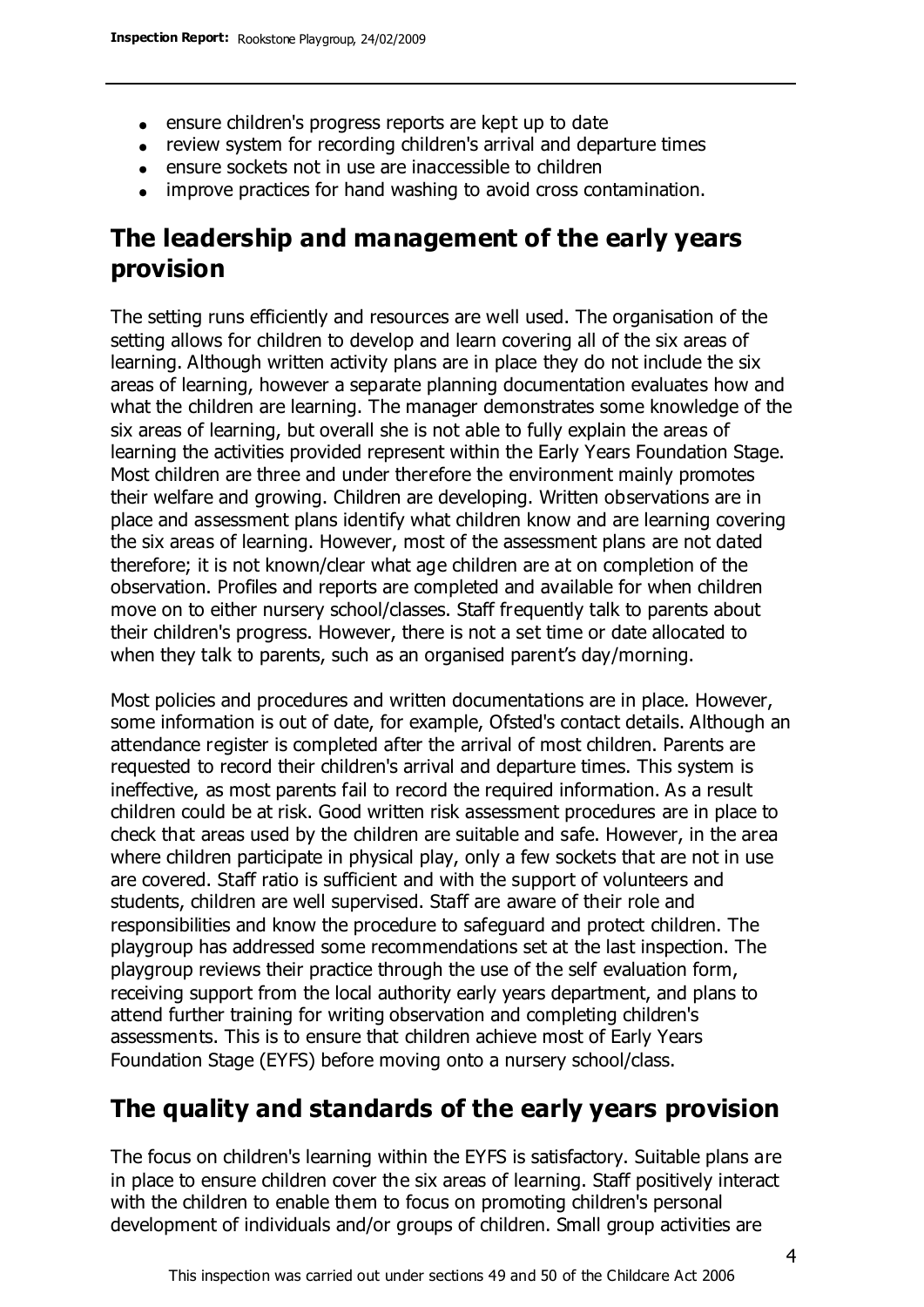provided each day, for example, creative art where children participate in art work that relates to the weekly theme. The weekly theme generally raises children's awareness and knowledge and understanding of the world, for example, small and large creatures, such as insects and creatures of the world. Children have the opportunity to learn their colours through planned activities according to their interest. Most children know their colours and can match symbols and to something that they are wearing. Each day children have indoor physical play to enhance their physical development and during the more warm days they enjoy time out in the park, visit the local shops and frequently have walks to the local library. All in which contributes to their learning and development and ensures that there is a balance to ensure that they achieve according to their stage of development. Children are happy and content. They settle well each day into the environment, responding to adults which demonstrate good relationships. Children also learn boundaries, know how to share and play well with each other.

Routines are in place for children to establish hygiene habits; staff remind children to wash their hands after using the toilet. However, the current arrangements for children washing their hands before meals does not prevent cross infection, as children all use the same bowl of water. Children enjoy well balance nutritious snacks each day. Menu plans in place demonstrate how children are provided with healthy options, such as crackers and cheese, a range of fruit and yoghurt. Children's dietary needs are respected and information about what children are allowed to eat are gathered prior to placement.

Children with learning difficulties or disabilities are fully inclusive; staff are aware of their needs and offer appropriate support to ensure that their welfare and educational individual requirements are met.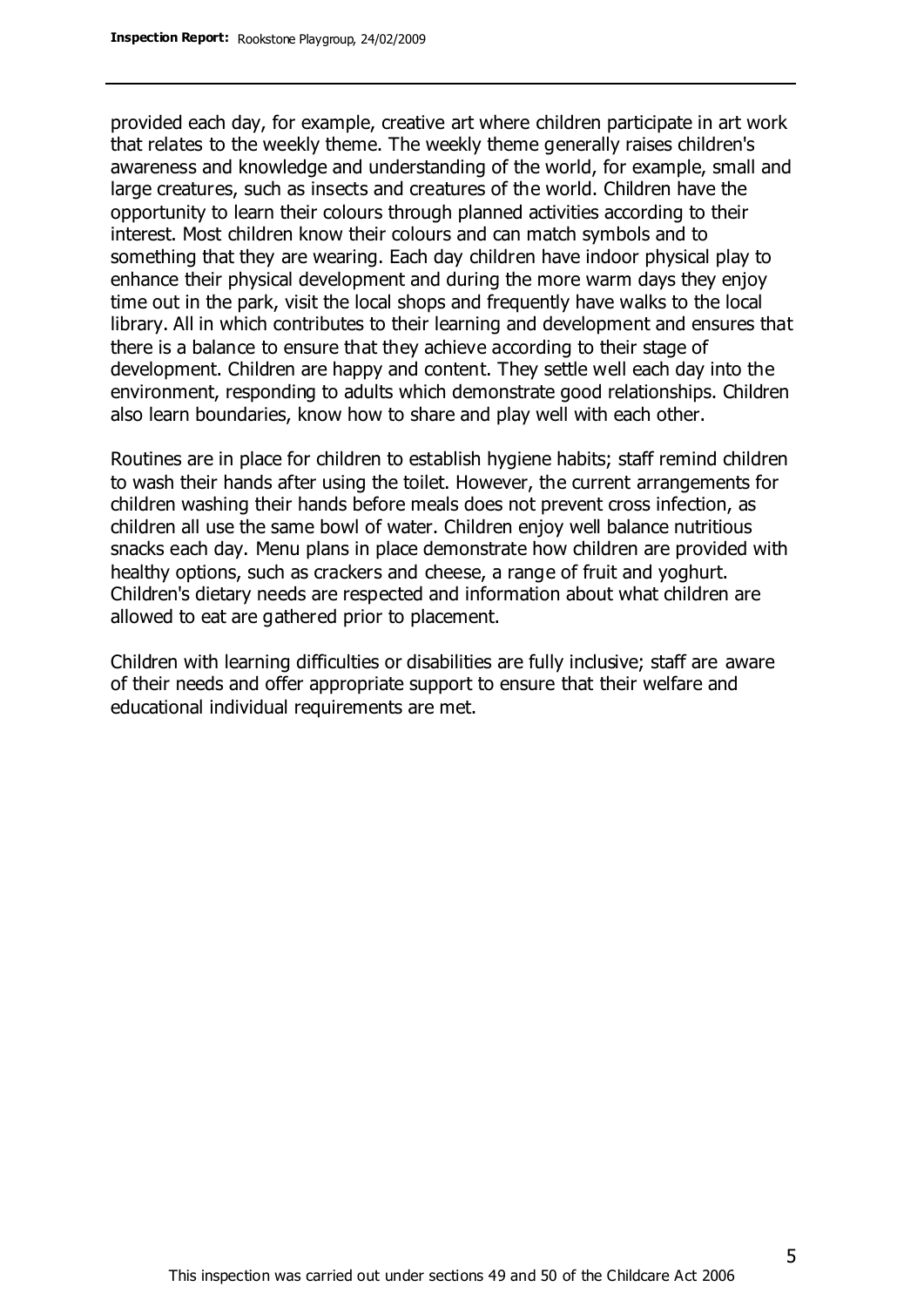# **Annex A: record of inspection judgements**

#### **The key inspection judgements and what they mean**

Grade 1 is Outstanding: this aspect of the provision is of exceptionally high quality Grade 2 is Good: this aspect of the provision is strong Grade 3 is Satisfactory: this aspect of the provision is sound Grade 4 is Inadequate: this aspect of the provision is not good enough

#### **Overall effectiveness**

| How effective is the provision in meeting the needs<br>of children in the Early Years Foundation Stage? |  |
|---------------------------------------------------------------------------------------------------------|--|
| How well does the provision promote inclusive practice?                                                 |  |
| The capacity of the provision to maintain continuous                                                    |  |
| improvement.                                                                                            |  |

#### **Leadership and management**

| How effectively is provision in the Early Years               |  |
|---------------------------------------------------------------|--|
| <b>Foundation Stage led and managed?</b>                      |  |
| How effective is the setting's self-evaluation, including the |  |
| steps taken to promote improvement?                           |  |
| How well does the setting work in partnership with parents    |  |
| and others?                                                   |  |
| How well are children safequarded?                            |  |

#### **Quality and standards**

| How effectively are children in the Early Years<br><b>Foundation Stage helped to learn and develop?</b> |   |
|---------------------------------------------------------------------------------------------------------|---|
| How effectively is the welfare of children in the Early                                                 | 3 |
| <b>Years Foundation Stage promoted?</b>                                                                 |   |
| How well are children helped to stay safe?                                                              |   |
| How well are children helped to be healthy?                                                             | 3 |
| How well are children helped to enjoy and achieve?                                                      | 3 |
| How well are children helped to make a positive                                                         | 3 |
| contribution?                                                                                           |   |
| How well are children helped develop skills that will                                                   |   |
| contribute to their future economic well-being?                                                         |   |

Any complaints about the inspection or report should be made following the procedures set out in the guidance available from Ofsted's website: www.ofsted.gov.uk